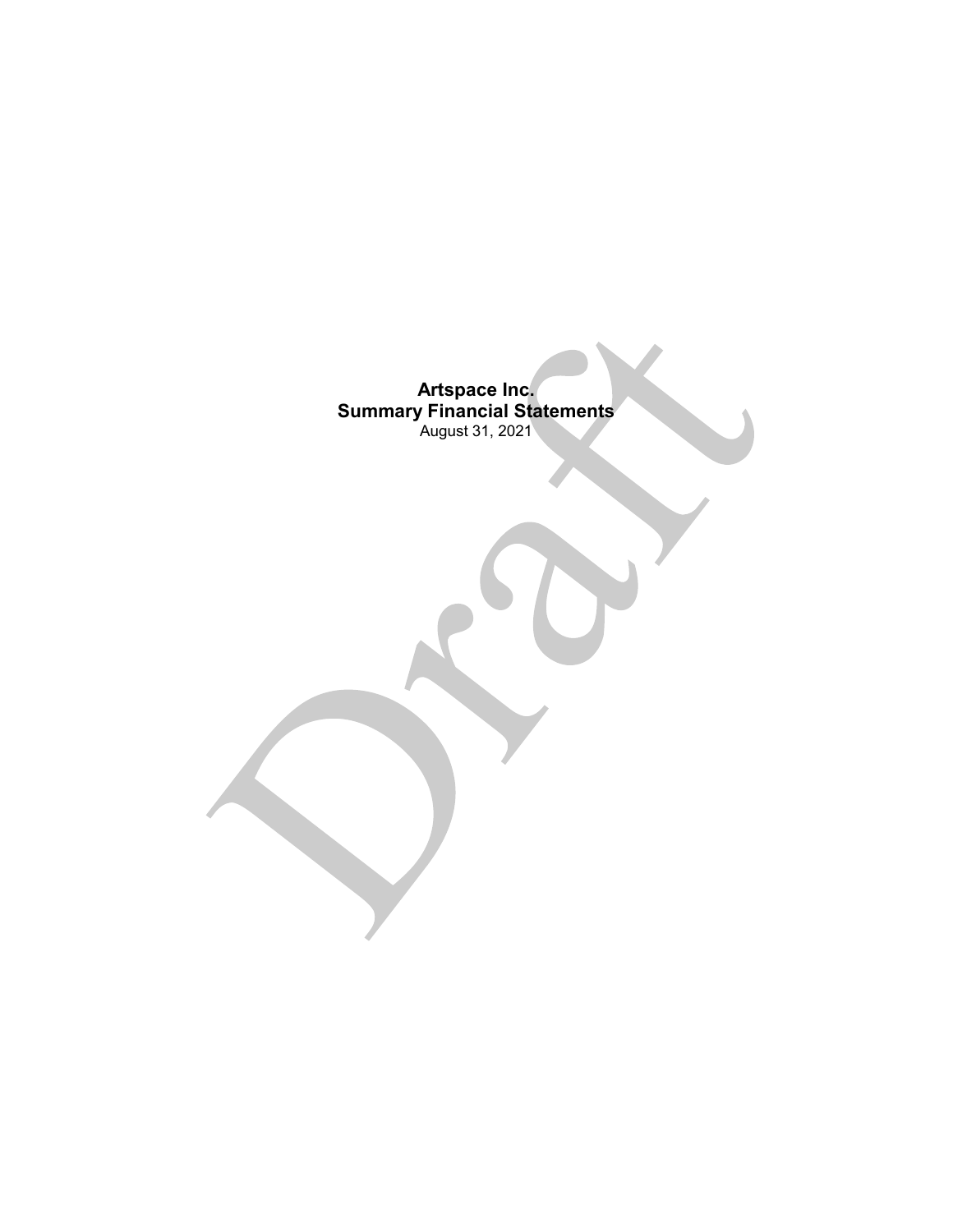

# **Report of the Independent Auditors on the Summary Financial Statements**

To the Members of Artspace Inc.

### *Opinion*

The accompanying summary financial statements, which comprise the summary statement of financial position as at August 31, 2021 and the summary statements of operations and changes in fund balances for the year then ended, are derived from the audited financial statements of Artspace Inc. (the "Organization") for the year ended August 31, 2021.

In our opinion, the summary financial statements are a fair summary of the audited financial statements, on the basis described in the *Management's Responsibility for the Summary Financial Statements* section of our report.

#### *Summary Financial Statements*

The summary financial statements do not contain all the disclosures required by Canadian accounting standards for not-for-profit organizations. Reading the summary financial statements and the auditors' report thereon, therefore, is not a substitute for reading the audited financial statements and the auditors' report thereon.

### *The Audited Financial Statements and Our Report Thereon*

We expressed an unmodified audit opinion on the audited financial statements in our report dated To Be Determined.

### *Management's Responsibility for the Summary Financial Statements*

Management is responsible for the preparation of a summary of the audited financial statements on the following basis:

The summary financial statements include the major totals and subtotals from the related complete financial statements dealing with matters having a pervasive or otherwise significant effect on the summary financial statements.

#### *Auditors' Responsibility*

Our responsibility is to express an opinion on whether the summary financial statements are a fair summary of the audited financial statements based on our procedures, which were conducted in accordance with Canadian Auditing Standard (CAS) 810, "Engagements to Report on Summary Financial Statements".

Can't Show B&P Signature.bmp

Winnipeg, Canada

To Be Determined Chartered Professional Accountants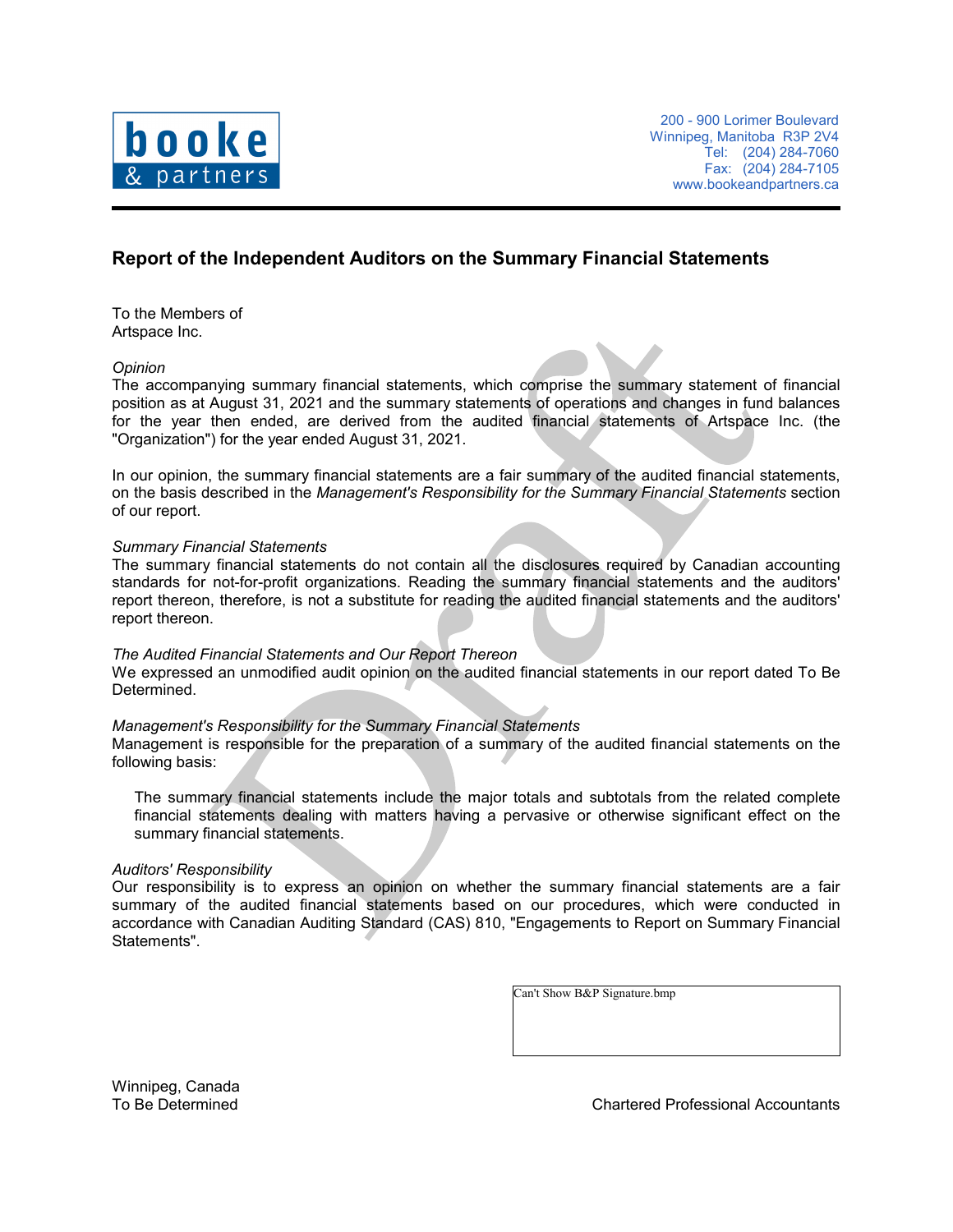| <b>Summary Statements of Operations and Changes in Fund Balances</b><br><b>Year Ended August 31</b>                                       | 2021                                                  |                                                 |    |                                                 |
|-------------------------------------------------------------------------------------------------------------------------------------------|-------------------------------------------------------|-------------------------------------------------|----|-------------------------------------------------|
| Revenues<br>Earned income<br>Private and corporate support<br>Public support<br>Amortization of deferred contributions for capital assets | \$                                                    | 315,111<br>18,087<br>50,083<br>3,562<br>386,843 | \$ | 362,807<br>19,591<br>42,853<br>3,565<br>428,816 |
| <b>Expenses</b><br>Administration<br><b>Tenant services</b><br><b>Building operations</b><br>Artspace Arts Management<br>Fundraising      |                                                       | 118,777<br>16,560<br>212,999<br>9,268           |    | 87,564<br>17,162<br>199,605<br>82,084<br>11,754 |
| Excess of revenues over expenses                                                                                                          |                                                       | 357,604<br>29,239 \$                            |    | 398,169<br>30,647                               |
|                                                                                                                                           | <b>Restricted</b><br>Operating<br>Fund<br>Funds       | 2021                                            |    | 2020                                            |
| Fund balances, beginning of year<br>Excess (deficiency) of revenues                                                                       | \$<br>19,114<br>\$<br>\$<br>92,815                    | 111,929                                         | \$ | 81,282                                          |
| over expenses<br>Fund balances, end of year                                                                                               | 29,797<br>(558)<br>\$<br>48,911<br>92,257<br>\$<br>\$ | 29,239<br><u>141,168</u>                        | S  | 30,647<br>111,929                               |
|                                                                                                                                           |                                                       |                                                 |    |                                                 |
|                                                                                                                                           |                                                       |                                                 |    |                                                 |

# **Artspace Inc.**

The complete financial statements, including the notes to the financial statements and the independent auditors' report, are available upon request by contacting the Artspace office.